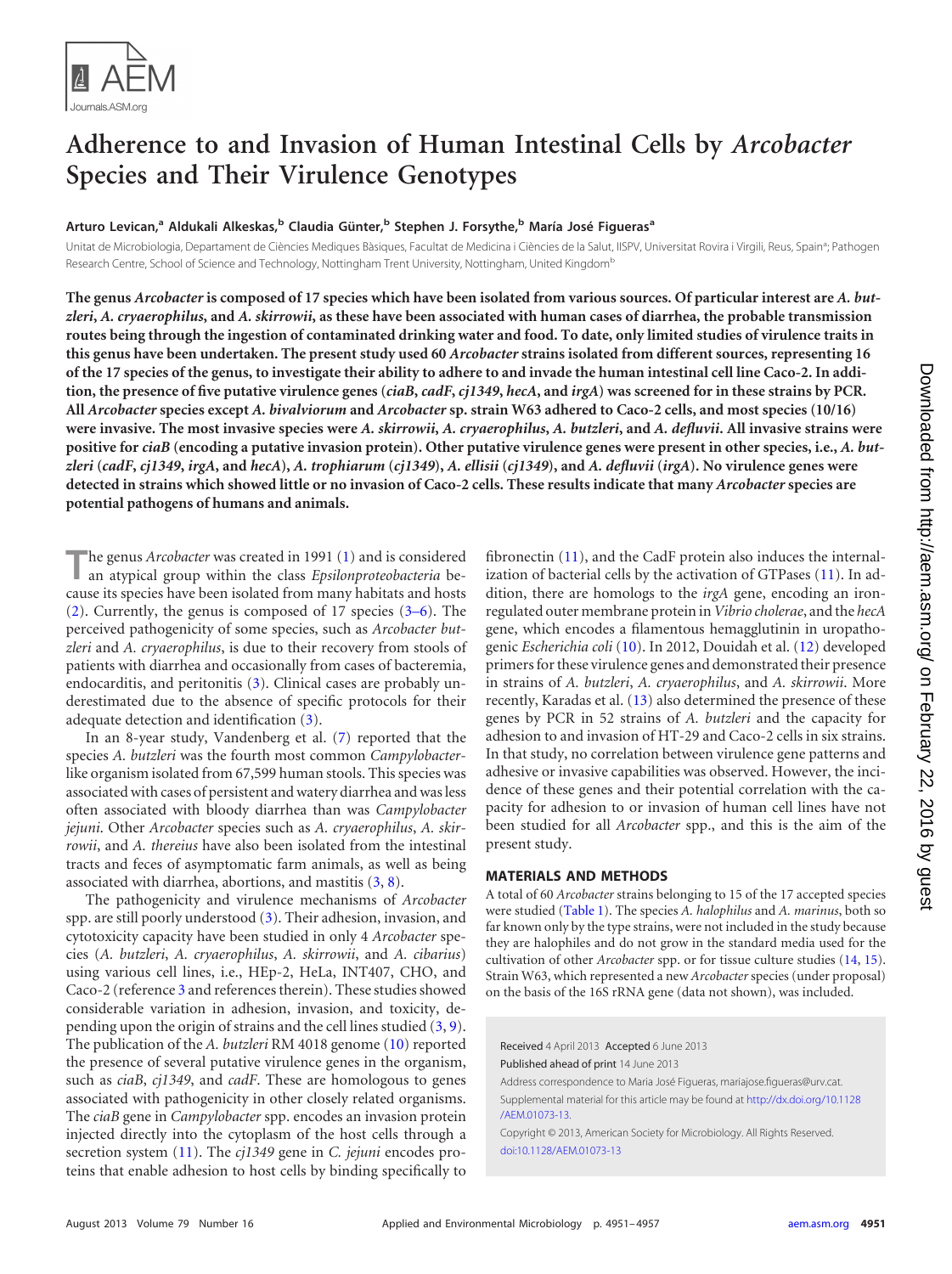| TABLE 1 Virulence genotypes of 60 Arcobacter strains and their relative capacities for adhesion to and invasion of Caco-2 cells <sup>e</sup> |  |  |  |
|----------------------------------------------------------------------------------------------------------------------------------------------|--|--|--|
|----------------------------------------------------------------------------------------------------------------------------------------------|--|--|--|

|                                    | Origin                                    | Presence of virulence gene: |                          |                          |                          | Viable count<br>$(\log_{10}$ CFU ml <sup>-1</sup> ) |              |                   |
|------------------------------------|-------------------------------------------|-----------------------------|--------------------------|--------------------------|--------------------------|-----------------------------------------------------|--------------|-------------------|
| Species and strain                 |                                           | ciaB                        | irgA                     | hecA                     | $ci$ 1349                | cadF                                                | Adhesion     | Invasion          |
| Controls                           |                                           |                             |                          |                          |                          |                                                     |              |                   |
| Salmonella enterica NCTC 3046      |                                           | ND                          | ND                       | N <sub>D</sub>           | ND                       | <b>ND</b>                                           | 6.46         | 4.53              |
| Escherichia coli K-12              |                                           | ND                          | ND                       | ND                       | ND                       | N <sub>D</sub>                                      | 6.54         | $\rm NI$          |
| A. butzleri LMG 10828 <sup>T</sup> | Human blood                               | $^+$                        | $\! + \!\!\!\!$          | $^+$                     |                          | $^{+}$                                              | ND           | ND                |
| Tested strains                     |                                           |                             |                          |                          |                          |                                                     |              |                   |
| A. butzleri                        |                                           |                             |                          |                          |                          |                                                     |              |                   |
| F1                                 | Mussels                                   | $+$ <sup>a</sup>            | $^{+}$                   | $+$ <sup>a</sup>         | $+$ <sup>a</sup>         | $+$ <sup>a</sup>                                    | 4.62         | 2.24              |
| F15                                | Turkey meat                               | $^{+}$                      | $\overline{\phantom{0}}$ | $\overline{\phantom{0}}$ | $^{+}$                   | $^{+}$                                              | 3.98         | 1.57              |
| F27                                | Duck meat                                 | $^{+}$                      | $\overline{\phantom{0}}$ | -                        | $\! + \!\!\!\!$          | $^{+}$                                              | 4.69         | 2.73              |
| $F46^b$                            | Pig meat                                  | $^{+}$                      | $\overline{\phantom{0}}$ | $\overline{\phantom{0}}$ |                          | $^{+}$                                              | 4.73         | 1.96              |
| F47                                | Chicken meat                              | $^{+}$                      | $\overline{\phantom{0}}$ |                          | $^{+}$                   | $^{+}$                                              | 4.21         | 2.35              |
| F49                                | Pig meat                                  |                             |                          | $\overline{\phantom{0}}$ |                          | $^{+}$                                              | 4.53         | 2.29              |
| F50                                | Beef                                      | $^{+}$                      | $\overline{\phantom{0}}$ | $\overline{\phantom{0}}$ |                          | $\! + \!\!\!\!$                                     | 4.69         | 3.17              |
| F63                                | Clams                                     | $^{+}$                      | $\overline{\phantom{0}}$ | $\overline{\phantom{0}}$ | $\! + \!\!\!\!$          | $^{+}$                                              | 5.13         | 3.10              |
| $F71-1$                            | Clams                                     |                             | $\overline{\phantom{0}}$ | $\overline{\phantom{0}}$ |                          | $^{+}$                                              | 6.12         | 2.72              |
| F87                                | Mussels                                   | $^{+}$                      | $+$ <sup>a</sup>         |                          |                          |                                                     | 4.23         | NI                |
| SW21                               | Sewage                                    | $^{+}$                      | $\overline{\phantom{0}}$ |                          |                          | $^{+}$                                              | 2.95         | 1.99              |
| SW28-5                             | Sewage                                    |                             | -                        | -                        | $\overline{\phantom{0}}$ | -                                                   | 6.57         | 1.70              |
| A. cryaerophilus                   |                                           |                             |                          |                          |                          |                                                     |              |                   |
| F <sub>55</sub>                    | Clams                                     | $+$ <sup>a</sup>            |                          | $\overline{\phantom{0}}$ | -                        | $\overline{\phantom{0}}$                            | 5.57         | 2.73              |
| $F93-1$                            | Clams                                     | $^{+}$                      | $\overline{\phantom{0}}$ | $\overline{\phantom{0}}$ | $\overline{\phantom{0}}$ | -                                                   | 5.52         | 2.39              |
| FE4                                | Chicken feces                             | $^{+}$                      | $\overline{\phantom{0}}$ |                          | $\overline{\phantom{0}}$ | $\overline{\phantom{0}}$                            | 6.31         | 3.06              |
| FE5                                | Chicken feces                             | $^{+}$                      | $\overline{\phantom{0}}$ | $\overline{\phantom{0}}$ | $\overline{\phantom{0}}$ | $\overline{\phantom{0}}$                            | 5.37         | 2.31              |
| FE14                               | Sheep feces                               |                             | $\overline{\phantom{0}}$ | $\overline{\phantom{0}}$ | $\overline{\phantom{0}}$ | $\overline{\phantom{0}}$                            | 5.99         | 2.94              |
| A. cibarius                        |                                           |                             |                          |                          |                          |                                                     |              |                   |
| $\mathrm{NC}81^b$                  | Piggery effluent                          |                             | $\overline{\phantom{0}}$ | $\overline{\phantom{0}}$ | -                        | $\overline{\phantom{0}}$                            | 4.35         | NI                |
| ${\rm NCS8}^b$                     | Piggery effluent                          | $\overline{\phantom{0}}$    | -                        | -                        | $\overline{\phantom{0}}$ | -                                                   | 5.71         | 2.51              |
| $H743^b$                           | Poultry meat                              | $^{+}$                      | $\overline{\phantom{0}}$ | $\overline{\phantom{0}}$ | $\overline{\phantom{0}}$ | -                                                   | 5.64         | 2.12              |
| $H746^b$                           | Poultry meat                              | $\! + \!\!\!\!$             | $\overline{\phantom{0}}$ |                          | $\overline{\phantom{0}}$ | $\overline{\phantom{0}}$                            | 5.09         | 2.12              |
| CECT $7203$ <sup>Tb</sup>          | Poultry meat                              | $+$ <sup>a</sup>            | $\overline{\phantom{0}}$ | $\overline{\phantom{0}}$ | $\overline{\phantom{0}}$ | $\overline{\phantom{0}}$                            | 4.96         | NI                |
| A. skirrowii                       |                                           |                             |                          |                          |                          |                                                     |              |                   |
| $S7-1^b$                           | Sludge WWTP                               | $+$ <sup><i>a</i></sup>     | $\overline{\phantom{0}}$ | $+$ <sup>a</sup>         | $+$ <sup>a</sup>         | $+$ <sup>a</sup>                                    | 7.53         | 5.00 <sup>c</sup> |
| F <sub>28</sub>                    |                                           | $\! + \!\!\!\!$             | $\overline{\phantom{0}}$ | $\qquad \qquad -$        | $\! + \!\!\!\!$          | $\overline{\phantom{0}}$                            | 3.13         | NI                |
| A. nitrofigilis                    | Pig meat                                  |                             |                          |                          |                          |                                                     |              |                   |
| CECT 7204 $^{Tb}$                  |                                           | $+^a$                       | $\overline{\phantom{0}}$ |                          | $\overline{\phantom{0}}$ | $\overline{\phantom{0}}$                            | NA           | NI                |
| $F72^b$                            | Roots of Spartina alterniflora<br>Mussels |                             | -                        | -                        | $\overline{\phantom{0}}$ | -                                                   | 5.12         | 2.69              |
| $F2176^b$                          | Mussels                                   | $^{+}$                      | $\overline{\phantom{0}}$ | -                        | -                        | $\overline{\phantom{0}}$                            |              | 2.91              |
| A. thereius                        |                                           |                             |                          |                          |                          |                                                     | 5.39         |                   |
| LMG 24486 $^{Tb}$                  | Porcine abortion                          |                             | $\overline{\phantom{0}}$ | -                        |                          | $\overline{\phantom{0}}$                            |              | NI                |
|                                    |                                           | $\overline{\phantom{a}}$    | $\overline{\phantom{0}}$ | $\overline{\phantom{0}}$ | $\overline{\phantom{0}}$ | $\overline{\phantom{0}}$                            | 4.68         |                   |
| LMG 24487 $^b$                     | Porcine abortion                          | $\overline{\phantom{0}}$    | $\qquad \qquad -$        | $\overline{\phantom{0}}$ |                          |                                                     | 5.08         | 1.94              |
| $F61-1b$<br>F93- $4^b$             | Pig meat<br>$\rm{Mussels}$                |                             | $\overline{\phantom{0}}$ | $\overline{\phantom{0}}$ | $\overline{\phantom{0}}$ | $\overline{\phantom{0}}$                            | 4.40         | 1.55              |
| $\text{SW24}^b$                    |                                           | $\overline{\phantom{0}}$    | $\qquad \qquad -$        | $\overline{\phantom{0}}$ | $\overline{\phantom{0}}$ | $\overline{\phantom{0}}$                            | 5.19<br>4.27 | 2.18              |
|                                    | Sewage                                    |                             |                          |                          |                          |                                                     |              | 1.58              |
| A. mytili<br>$T234^{b,d}$          |                                           |                             |                          |                          |                          |                                                     |              |                   |
|                                    | Brackish water                            |                             | $\overline{\phantom{0}}$ | $\overline{\phantom{0}}$ | $\overline{\phantom{0}}$ | -                                                   | 4.15         | $\rm NI$          |
| CECT 7385 $^{b,d}$                 | Mussels                                   |                             | $\overline{\phantom{0}}$ |                          |                          | -                                                   | 4.24         | $\rm NI$          |
| CECT 7386 $^{Tb,d}$                | Mussels                                   |                             | $\overline{\phantom{0}}$ | $\overline{\phantom{0}}$ | $\overline{\phantom{0}}$ | $\overline{\phantom{0}}$                            | 5.00         | $\rm NI$          |
| A. trophiarum                      |                                           |                             |                          |                          |                          |                                                     |              |                   |
| LMG 25535 $^b$                     | Pig feces                                 | $^{+}$                      |                          | $\overline{\phantom{0}}$ | $\! + \!\!\!\!$          | $\overline{\phantom{0}}$                            | 5.08         | 4.10 <sup>c</sup> |
| $\rm LMG$ 25534 $\rm ^{Tb}$        | Pig feces                                 | $+$ <sup><i>a</i></sup>     | $\overline{\phantom{0}}$ |                          | $+$ <sup>a</sup>         | $\overline{\phantom{0}}$                            | 4.08         | 3.04              |
| CECT $7650^b$                      | Chicken feces                             | $^{+}$                      | $\overline{\phantom{0}}$ | $\overline{\phantom{0}}$ | $^{+}$                   | $\overline{\phantom{0}}$                            | 5.18         | $4.21^c$          |
| A. defluvii                        |                                           |                             |                          |                          |                          |                                                     |              |                   |
| SW28-7 $b$                         | Sewage                                    | $^{+}$                      | $^{+}$                   | $\overline{\phantom{0}}$ | $\overline{\phantom{0}}$ | $\overline{\phantom{0}}$                            | 5.22         | 1.99              |
| CECT $7697$ <sup>Tb</sup>          | Sewage                                    | $+^a$                       | $+$ <sup>a</sup>         | $\overline{\phantom{0}}$ |                          | $\overline{\phantom{0}}$                            | 4.82         | 1.68              |
| SW29-1                             | Sewage                                    | $^{+}$                      | $^{+}$                   | $\overline{\phantom{0}}$ | $\overline{\phantom{0}}$ | -                                                   | 5.58         | 3.08              |
| SW28-10                            | Sewage                                    |                             | $^{+}$                   |                          | $\overline{\phantom{0}}$ | $\overline{\phantom{0}}$                            | 5.04         | 2.49              |
| SW30-8                             | Sewage                                    |                             |                          |                          |                          | -                                                   | 4.85         | 1.57              |
| SW30- $2^b$                        | Sewage                                    | $^{+}$                      | $^{+}$                   |                          | $\overline{\phantom{0}}$ | $\overline{\phantom{0}}$                            | 5.23         | 2.17              |

(Continued on following page)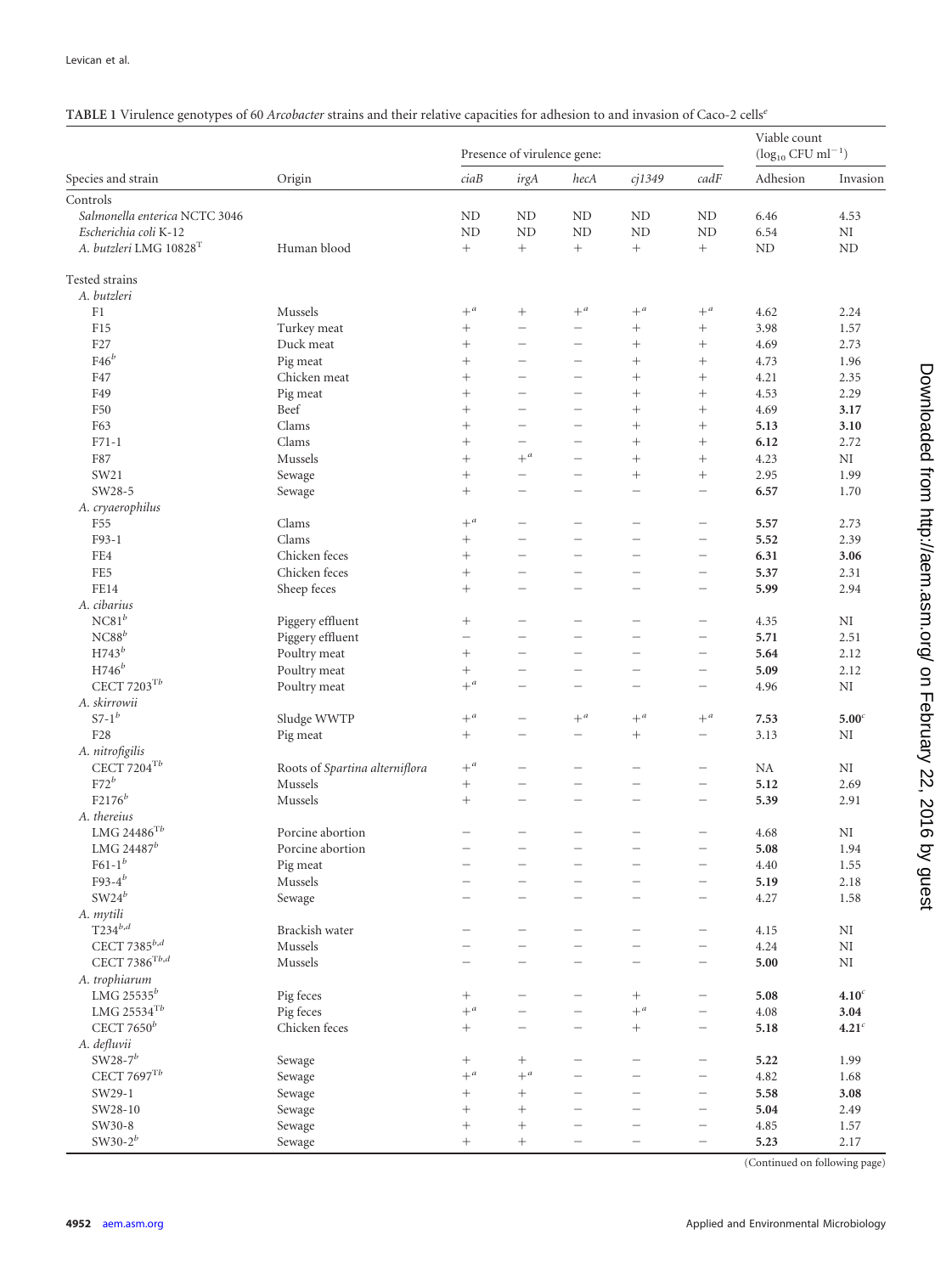| Species and strain                   | Origin    | Presence of virulence gene: |                          |                          |                                       | Viable count<br>$(\log_{10}$ CFU ml <sup>-1</sup> ) |           |          |
|--------------------------------------|-----------|-----------------------------|--------------------------|--------------------------|---------------------------------------|-----------------------------------------------------|-----------|----------|
|                                      |           | ciaB                        | irgA                     | hecA                     | $c$ j $1349$                          | cadF                                                | Adhesion  | Invasion |
| $CH8-2^b$                            | Mussels   | $^{+}$                      | $^{+}$                   | $\overline{\phantom{0}}$ |                                       | -                                                   | 5.87      | 1.92     |
| CC42 <sup>b</sup>                    | Pig feces | $^{+}$                      | $^{+}$                   | $\overline{\phantom{0}}$ |                                       | —                                                   | 5.22      | 2.75     |
| A. molluscorum                       |           |                             |                          |                          |                                       |                                                     |           |          |
| $F91^{b,c}$                          | Mussels   | $^{+}$                      | -                        |                          |                                       | -                                                   | 5.12      | NI       |
| CECT 7696 $^{\mathrm{T}b,d}$         | Mussels   | $+$ <sup>a</sup>            | -                        |                          |                                       | $\overline{\phantom{0}}$                            | 4.94      | NI       |
| ${\rm F}101\hbox{-} 1^{b,d}$         | Oysters   | $^{+}$                      |                          |                          |                                       | $\qquad \qquad$                                     | 4.26      | NI       |
| A. ellisii                           |           |                             |                          |                          |                                       |                                                     |           |          |
| F79-2 $^{b,d}$                       | Mussels   | $^{+}$                      | -                        |                          |                                       | $^{+}$                                              | 5.64      | 1.87     |
| ${\rm F79\text{-}6}^{\rm Tb, d}$     | Mussels   | $+$ <sup>a</sup>            |                          |                          | $+^a$                                 | $+^a$                                               | 5.25      | 2.80     |
| $F79-7^{b,d}$                        | Mussels   | $^{+}$                      | $\overline{\phantom{0}}$ |                          | $^{+}$                                | $^{+}$                                              | 4.54      | 1.71     |
| A. bivalviorum                       |           |                             |                          |                          |                                       |                                                     |           |          |
| $F4^{\text{T}b,d}$                   | Mussels   | $+$ <sup>a</sup>            | $\overline{\phantom{0}}$ | -                        | $+^a$                                 | $\qquad \qquad -$                                   | NA        | NI       |
| $\rm F118\text{-}2^{\textit{b},d}$   | Mussels   | $^{+}$                      | -                        |                          | $\hspace{1.0cm} \rule{1.5cm}{0.15cm}$ |                                                     | <b>NA</b> | NI       |
| $F118-4^{b,d}$                       | Mussels   | $+$                         | -                        |                          | $^{+}$                                | $\qquad \qquad$                                     | <b>NA</b> | NI       |
| A. venerupis F67- $11^{\text{T}b,d}$ | Clams     | $+$ <sup>a</sup>            |                          | -                        | $\overline{\phantom{m}}$              |                                                     | 5.91      | NI       |
| A. suis $F41^{b,d}$                  | Pig meat  | $+$ <sup>a</sup>            |                          |                          |                                       | -                                                   | 5.92      | NI       |
| A. cloacae                           |           |                             |                          |                          |                                       |                                                     |           |          |
| $F26^{b,d}$                          | Mussels   | $^{+}$                      | -                        |                          | $^{+}$                                |                                                     | 6.11      | 2.00     |
| $\text{SW28-13}^{\text{T}b,d}$       | Sewage    | $+$ <sup>a</sup>            | -                        |                          | $+$ <sup>a</sup>                      | -                                                   | 4.51      | 1.00     |
| Arcobacter sp. strain W63b,d         | Seawater  | $+$ <sup>a</sup>            |                          |                          | $+^a$                                 |                                                     | NA        | NI       |

#### **TABLE 1** (Continued)

*<sup>a</sup>* Confirmed by DNA sequencing.

*<sup>b</sup>* The identity of these strains was confirmed by sequencing of the *rpoB* gene.

*<sup>c</sup>* Invasion results equal to or higher than that for the positive control *S. enterica* (NCTC 3046).

*<sup>d</sup>* Only available strains of these species.

*<sup>e</sup>* Abbreviations: NA, no adhesion detected; NI, no invasion detected; ND, not determined; WWTP, wastewater treatment plant. The values for adhesion and invasion were proportionally calculated to an inoculum of 10<sup>8</sup> CFU ml<sup>-1</sup> (8.0 log<sub>10</sub> CFU ml<sup>-1</sup>) for each strain. Those results classified as high for adhesion (viable count, >5.0 log<sub>10</sub> CFU ml<sup>-1</sup>) and invasion ( $>$ 3.0 log<sub>10</sub> CFU ml<sup>-1</sup>) are shown in bold.

The strains had been isolated from different sources: shellfish (*n* 23), meat ( $n = 12$ ), sewage ( $n = 11$ ), and feces from pigs ( $n = 3$ ), chickens  $(n = 3)$ , and sheep  $(n = 1)$ . Other miscellaneous environmental sources were seawater  $(n = 2)$ , piggery effluent  $(n = 2)$ , roots of *Spartina alterniflora* ( $n = 1$ ), and also porcine abortion ( $n = 2$ ). All strains were genetically identified using a multiplex PCR (m-PCR) [\(16\)](#page-6-14) and the 16S rRNA restriction fragment length polymorphism (RFLP) methods specific for this genus  $(17, 18)$  $(17, 18)$  $(17, 18)$ . The identity of 40 strains  $(Table 1)$  was confirmed by sequencing the *rpoB* gene as previously described [\(19\)](#page-6-17). All strains of the same species showed unique profiles when genotyped by enterobacterial repetitive intergenic consensus (ERIC) PCR [\(20\)](#page-6-18) (data not shown). The control strains for the adhesion and invasion assays, *Salmonella enterica* serovar Enteritidis (NCTC 3046) and *Escherichia coli* K-12 HB101 (Children's Hospital, Los Angeles, CA), were obtained from the Nottingham Trent University culture collection.

**Preparation of bacterial suspensions.** A colony of each strain was used to inoculate brain heart infusion (BHI; Difco, Becton, Dickinson and Company) broth, which was incubated under aerobic conditions for 48 h at 30°C for *Arcobacter* strains and overnight (15  $\pm$  2 h) at 37°C for the control strains. After the incubation period, the cultures were diluted to an optical density (600 nm) of 0.08 (ca.  $10^9$  CFU ml<sup>-1</sup> of bacterial cells) for *Arcobacter* strains and of 0.05 (ca.  $10^8$  CFU ml<sup>-1</sup>) for the control strains, as per previous studies [\(21\)](#page-6-19). The cultures were centrifuged (5 min at 3,000 rpm, 4°C), and the resultant cell pellets were resuspended in the same volume of warm (37°C) Eagle's minimum essential medium (EMEM; M4655; Sigma) supplemented with 10% fetal bovine serum (FBS; F7524; Sigma) and 1% nonessential amino acids (NEAA; M7145; Sigma). The bacterial viable counts were determined on BHI agar supplemented with 5% sheep blood agar according to the Miles-Misra [\(22\)](#page-6-20) method. The number of cells (CFU  $ml^{-1}$ ) of each bacterial suspension represented the mean from three enumerations.

**Caco-2 adhesion and invasion assay.** The adhesion and invasion assays were as described previously [\(21,](#page-6-19) [23\)](#page-6-21). Briefly, 0.5 ml of a suspension of  $4 \times 10^4$  Caco-2 cells ml<sup>-1</sup> in EMEM supplemented with penicillin  $(10,000 \text{ U})$  and streptomycin  $(10,000 \mu\text{g m}^{-1})$  (P4333; Sigma) was added to each of the 24 wells of a microtiter plate which was then incubated for 48 h at 37°C under a 5%  $CO<sub>2</sub>$  atmosphere (Sanyo  $CO<sub>2</sub>$  incubator). When the cells had formed a confluent monolayer, the medium was removed, the wells were washed twice with phosphate-buffered saline (PBS; D8537; Sigma), and 0.5 ml of the bacterial suspension (ca.  $10^9$  CFU ml<sup>-1</sup>) was added. The plates were incubated for 2 h at 37°C to allow adhesion and invasion by the bacteria and were then washed twice with PBS to remove unbound bacteria. The cell monolayer was lysed with 1% Triton-X, and the total number of bacteria associated with the Caco-2 cells was counted as described above.

The number of adherent bacteria was calculated as the difference between the total number of bacteria associated with the Caco-2 cells and the number of intracellular bacteria. The latter was determined by inoculating another 24-well plate, which was washed twice with PBS and then supplemented with 0.5 ml of EMEM containing 125 mg ml<sup> $-1$ </sup> of gentamicin and incubated for 1 h at 37°C to kill extracellular bacteria. After incubation, the cells were washed twice with PBS and lysed with 1% Triton-X and the released bacteria were enumerated, as described above. All experiments were in triplicate. Results were expressed as the mean number of bacteria  $(\log_{10}$  CFU ml<sup>-1</sup>) that adhered or invaded. The limit of detection for adhesion was  $1.7 \times 10^4$  CFU ml<sup>-1</sup> (4.23 log<sub>10</sub> CFU ml<sup>-1</sup>), and the limit of detection for invasion was  $1.7 \times 10^2$  CFU ml<sup>-1</sup> (2.23 log<sub>10</sub> CFU ml<sup>-1</sup>). Values above the detection limits were defined as adherent or invasive, respectively. In order to compare the adhesion and invasion results ob-tained for the different strains [\(Table 1\)](#page-0-0) and species [\(Fig. 1\)](#page-3-0) with those of the controls, the values for each strain or species were all proportionally calculated in relation to an initial inoculum of  $1.0 \times 10^8$  CFU ml<sup>-1</sup>.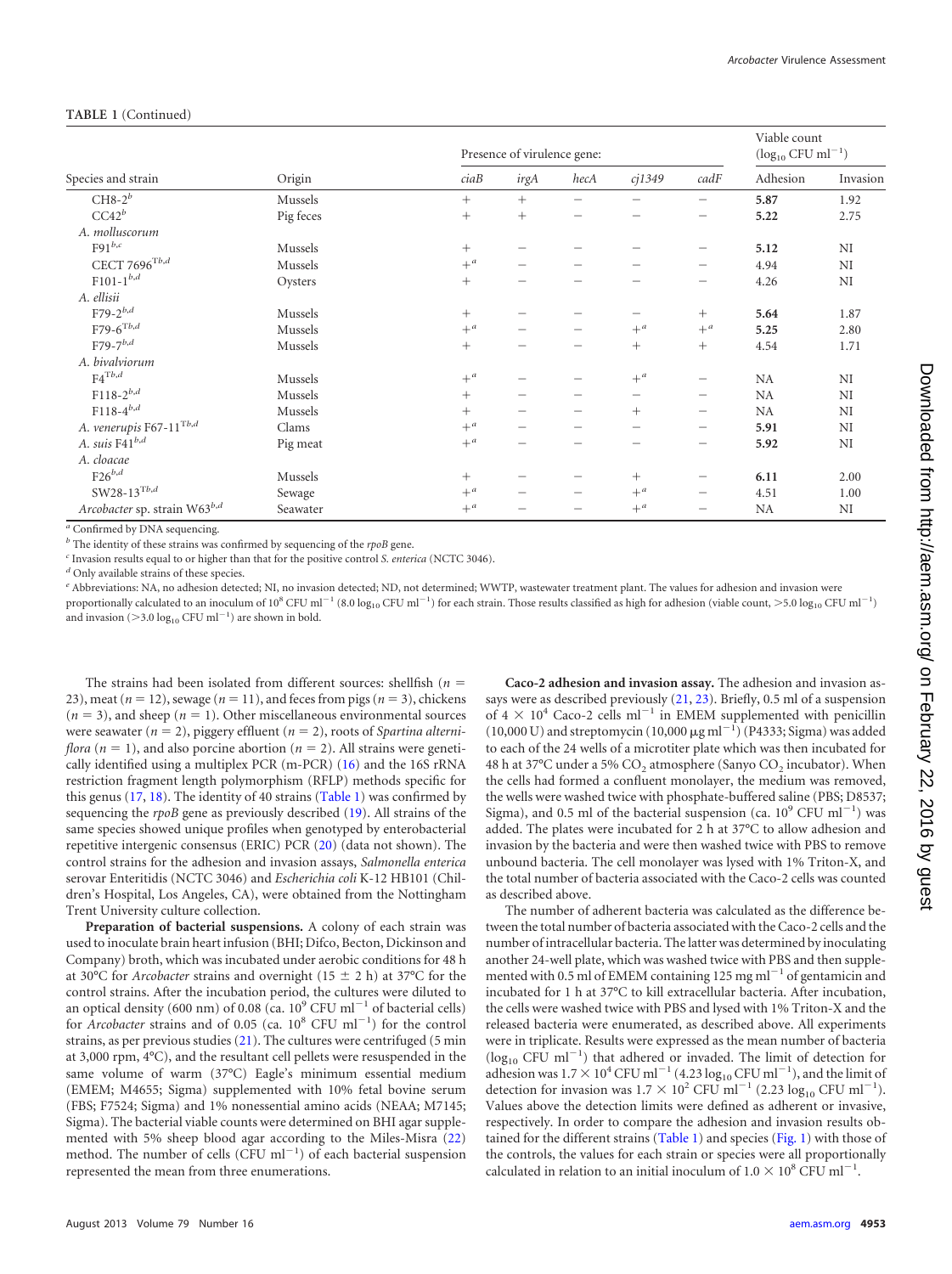

<span id="page-3-0"></span>**FIG 1** Adhesion to (white bars) and invasion of (dotted bars) Caco-2 cells by 60 *Arcobacter* strains belonging to 15 species. Results of triplicate experiments are expressed as the mean (and standard deviation) and were proportionally calculated to an inoculum of 10<sup>8</sup> CFU ml<sup>-1</sup>. Control strains were *Salmonella enterica*, positive for both adhesion and invasion, and *Escherichia coli*, positive for adhesion and negative for invasion. Arrows indicate those cases in which adhesion (dotted) or invasion (black) was below the detection limit.

**Data analysis.** The range of results between the detection limit and the mean obtained for the positive control (*S. enterica*) was divided into 3 categories defined as low, good, or high adhesion or invasion ability, as shown in [Table 1.](#page-0-0)

The Mann-Whitney statistical test, corrected by using the Bonferroni multiple comparison test, was used to compare the results. For those strains where nonadhesion or noninvasion was detected, the respective detection limit value was assigned in the data set for statistical analysis. Significance was established at the *P* level of  $\leq 0.05$ . The analyses were carried out using Prism version 5 (GraphPad) and SPSS version 20 (IBM) software.

**Detection of virulence genes.** Bacterial DNA was extracted using the InstaGene DNA Purification Matrix (Bio-Rad Laboratories, Hercules, CA). The PCR methods used to detect the presence of *ciaB*, *hecA*, *cj1349*, *cadF*, and *irgA* genes used the primers and conditions previously described [\(12\)](#page-6-10). PCR products were analyzed on a 2% agarose gel with Trisborate-EDTA buffer at 80 V for 90 min using the 100-bp ladder (Fermentas) as a molecular mass marker. The gels were stained with SYBR Safe DNA gel stain (Invitrogen) and photographed using a UV transilluminator. A. butzleri LMG 10828<sup>T</sup> was used as the positive-control strain for all PCRs [\(12\)](#page-6-10).

In order to confirm the identity of the amplicons, 28 PCR products from 5 genes of the different species were sequenced [\(Table 1\)](#page-0-0). Sequences were obtained using amplification primers from Macrogen Corp. Europe (The Netherlands) and then compared with the *A. butzleri* RM4018 genome (GenBank NC\_009850.1) using MEGA 5 software [\(24\)](#page-6-22). Furthermore, a BLASTN comparison was carried out to confirm the presence of the studied genes in other deposited *Arcobacter* genomes.

**Microscopic observation.** Strains representing those species that were adherent and invasive were selected for light and electron microscopy examination. The experiments were performed under the above-described conditions with the exception that Caco-2 cells were grown on coverslips placed into the 6 wells of the culture plates used. For light microscopy, cells were fixed with methanol and stained for 15 min with 10% Giemsa stain (Sigma-Aldrich) and then at least 10 fields per slide were visualized using an Olympus BX51 microscope. For transmission

electron microscopy (TEM) and scanning electron microscopy (SEM), the cells were fixed by adding 2% glutaraldehyde solution in 0.1 M phosphate buffer (pH 7.4) for 2 h to the wells containing the coverslips. The cells were then rinsed with 0.1 M phosphate buffer (pH 7.4) and postfixed with 1% buffered osmium tetroxide for 1 h at 5°C in the dark. The fixed cells were washed in buffer and dehydrated by 15-min changes in a graded series of ethanol up to 100%. The samples for TEM and SEM were then separated. For TEM, loose cells were collected from the wells, transferred to Eppendorf tubes, and embedded in Spurr resin. Ultrathin sections for TEM were stained with uranyl acetate and lead citrate before examination using a JEOL 1011 microscope at 80 kV. The coverslip preparations were used for SEM and were subjected to serial mixtures of amylacetate-ethanol in a petri dish, in which the concentration of the first substance was gradually increased through six steps to 100%. The coverslips were critical point dried with CO<sub>2</sub>. After drying, specimens were mounted and coated with a thin layer of gold before examination using a JEOL JSM 6400 microscope at 15 kV.

**Nucleotide sequence accession numbers.** Newly determined sequence data have been deposited in GenBank under accession numbers [HF935040](http://www.ncbi.nlm.nih.gov/nuccore?term=HF935040) to [HF935067.](http://www.ncbi.nlm.nih.gov/nuccore?term=HF935067)

#### **RESULTS**

Nearly all (14/16) *Arcobacter* species adhered to Caco-2 cells, with the exceptions of *A. bivalviorum* and *Arcobacter* sp. strain W63, and a total of 10 *Arcobacter* species invaded cells [\(Fig. 1\)](#page-3-0). The 8 most highly invasive strains belonged to the species *A. trophiarum* (3/3), *A. skirrowii* (1/2), *A. cryaerophilus* (1/5), *A. butzleri* (2/12), and *A. defluvii* (1/8). Most of these strains had been isolated from animal feces and sewage [\(Table 1\)](#page-0-0). Two strains of *A. trophiarum* (LMG 25535 and CECT 7650) showed invasion capacities similar to that of the *S. enterica* positive control [\(Table 1\)](#page-0-0). In fact, *A. trophiarum* was significantly ( $P < 0.05$ ) more invasive than the other species [\(Fig. 2\)](#page-4-0). On the other hand, only one strain of *A. skirrowii* (S7-1) showed a higher invasion capacity than did *S. enterica* [\(Table 1\)](#page-0-0). Regarding the origin of strains, those recov-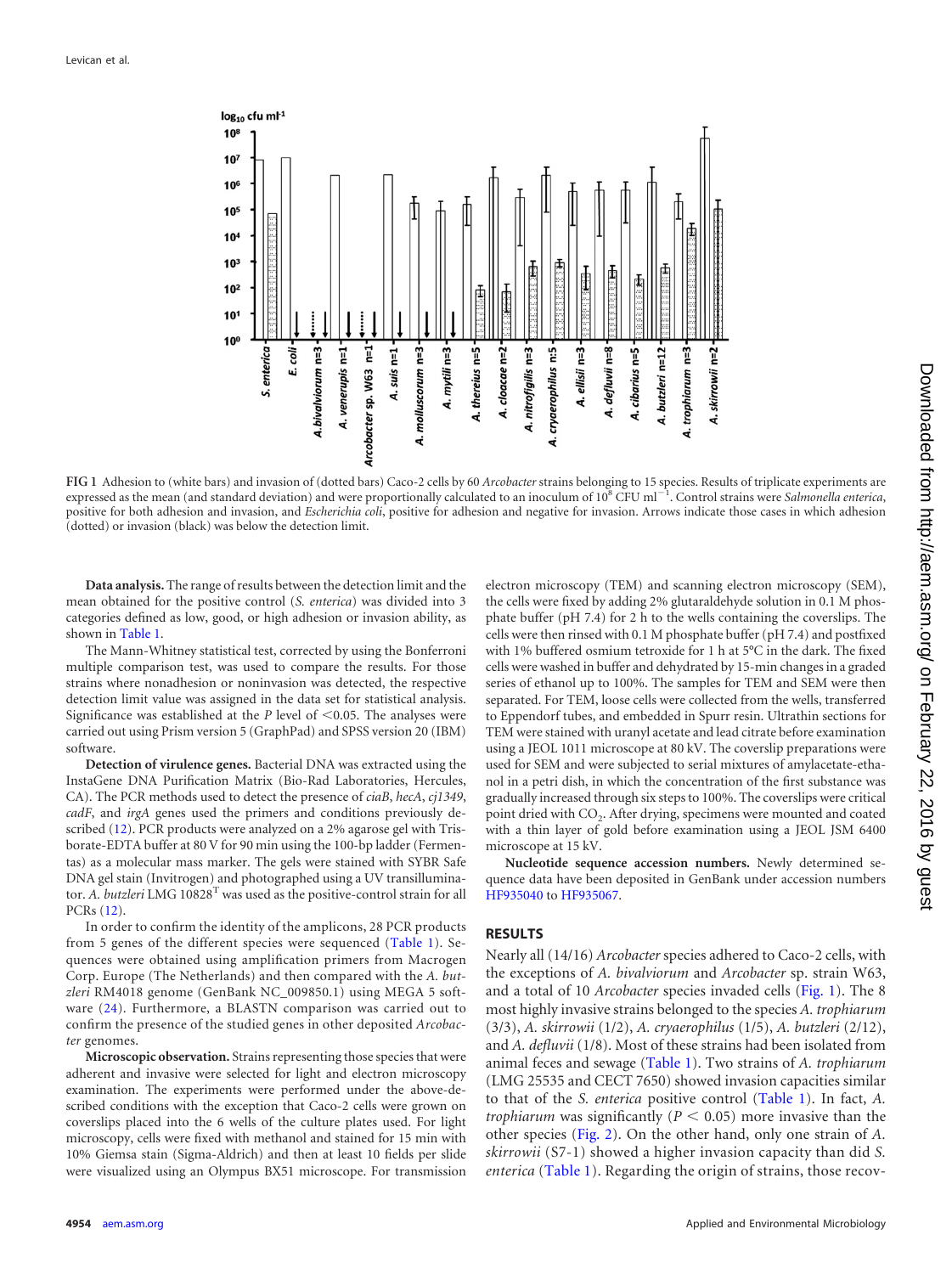

<span id="page-4-0"></span>**FIG 2** Box plots showing the invasion capacity of the *Arcobacter* species. Those species in which invasion was not detected and/or that included fewer than 3 strains, i.e., A. skirrowii, A. bivalviorum, A. molluscorum, A. mytili, A. venerupis, A. cloacae, A. suis, and Arcobacter sp. strain W63, are not represented. Results are expressed as percentage of invasion in relation to positive control. The length of the box shows the 50% interquartile range (25% to 75%) of the variable. The horizontal line in the box indicates the median, while vertical lines extending from the box show maximum and minimum values. "a" indicates a species more invasive ( $P < 0.05$ ) than the other species.



<span id="page-4-1"></span>**FIG 3** Box plots showing the invasion capacity of the *Arcobacter* strains grouped by origin. The 2 strains isolated from porcine abortion were not represented. Results are expressed as percentage of invasion in relation to positive control. The length of the box shows the 50% interquartile range (25% to 75%) of the variable. The horizontal line in the box indicates the median, while vertical lines extending from the box show maximum and minimum values. "a" indicates that strains from fecal sources (i.e., animal feces and sewage together) were significantly more invasive  $(P < 0.05)$  than were strains from other origins. "b" indicates that "Other" includes strains recovered from seawater, piggery effluent, and roots of *Spartina alterniflora*.

ered from fecal sources (animal feces and sewage) were significantly more invasive than those from other origins  $(P < 0.05)$ [\(Fig. 3\)](#page-4-1).

*ciaB* was the most prevalent virulence-associated gene detected (51/60, *P* 0.05), followed by *cj1349* (23/60) and *cadF* (15/60) [\(Table 1\)](#page-0-0). Two strains of *A. butzleri* (F1 and F87) isolated from mussels and one strain of *A. skirrowii* (S7-1) from sewage were positive for four or five virulence genes. *A. butzleri* F1 and *A. skirrowii* S7-1 showed significant capacity to invade Caco-2 cells [\(Table 1\)](#page-0-0). All *A. defluvii*, *A. trophiarum*, *A. butzleri*, *A. skirrowii*, and *A. cryaerophilus* strains possessed the *ciaB* gene, as did all strains considered highly invasive [\(Table 1\)](#page-0-0). Some of these species possessed other genes, i.e., *A. defluvii* had the *irgA* gene (8/8); *A. trophiarum* had *cj1349* (3/3); *A. butzleri* had *cadF* (12/12), *cj1349* (11/12), *irgA* (2/12), and *hecA* (1/12); and *A. skirrowii* had *cadF* (1/2), *cj1349* (1/2), and *hecA* (1/2). In contrast, all strains of *A. thereius* ( $n = 5$ ) and *A. mytili* ( $n = 3$ ) and one strain of *A. cibarius* were negative for all the tested genes [\(Table 1\)](#page-0-0).

Bioinformatics analysis of the putative genes in sequenced *Arcobacter* strains agreed with the laboratory studies. *A. butzleri* strain ED-1 (a recently released genome [GenBank NC\_ 017187.1]) possessed the 5 tested genes, as did*A. butzleri* F1 [\(Table](#page-0-0) [1\)](#page-0-0). *Arcobacter*sp. strain L (GenBank NC\_017192.1), which groups with *A. defluvii* on the basis of its 16S rRNA gene sequence [\(29\)](#page-6-23), possessed the *ciaB* and *irgA* genes, which are also present in all *A. defluvii* strains. *A. nitrofigilis* strain DSM 7299T (GenBank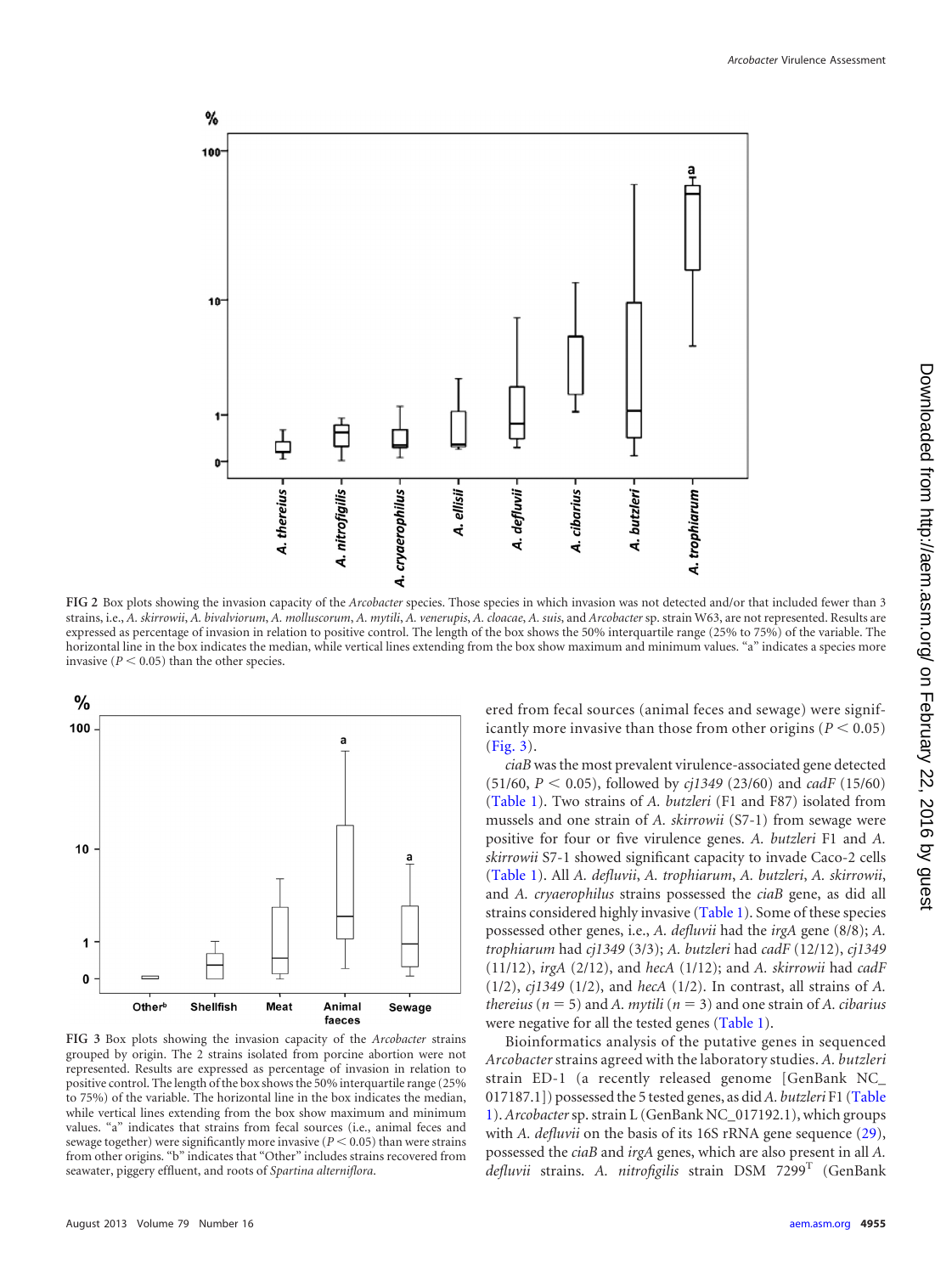NC\_014166.1) possessed only the *ciaB* gene, as was also determined experimentally [\(Table 1\)](#page-0-0).

Both light and electron microscopy demonstrated the presence of extracellular bacteria closely associated with the membrane of Caco-2 cells and intracellular bacterial cells (see Fig. S1 and S2 in the supplemental material). In general, all *Arcobacter* species showed a homogeneous distribution of bacterial cells on the Caco-2 surface without any specific pattern of adhesion. Strains of *A. trophiarum* appeared to form clusters inside the Caco-2 cells (see Fig. S1).

## **DISCUSSION**

This is the first study of *Arcobacter* virulence potential which has included representatives of all accepted *Arcobacter* species (except *A. marinus* and *A. halophilus*) and a potential new *Arcobacter* species (strain W63). It has shown that most species (14/16) adhered to Caco-2 cells while 10/16 were invasive. All strains of *A. cryaerophilus*,*A. butzleri*, and*A. skirrowii* adhered to the human intestinal Caco-2 cells, and most invaded the cell line: 5/5, 11/12, and 1/2, respectively. Previous studies with these 3 species showed that overall 55/99 adhered and 9/44 invaded Caco-2, CHO, HeLa, HEp-2, INT407, IPI-2I, or Vero cell lines (reference [3](#page-6-2) and references therein), but only 3 studies were performed on Caco-2 cells [\(13,](#page-6-11) [21,](#page-6-19) [25\)](#page-6-24). Ho et al. [\(21\)](#page-6-19) tested 4 strains of *A. cryaerophilus*, 2 of *A. skirrowii*, and 1 of *A. butzleri*, mainly isolated from newborn piglets or sow amniotic fluid, and also the type strain of *A. cibarius*  $(LMG 21996<sup>T</sup>)$  isolated from chicken carcasses. Although the 8 strains adhered to Caco-2 cells, only two strains of *A. cryaerophilus* were able to invade. In relation to *A. cibarius*, in our study the type strain (CECT 7203<sup>T</sup>) and strain NC81 showed adhesion but no invasion capacity. Although this was in agreement with previous results [\(21\)](#page-6-19), the remaining three *A. cibarius* strains showed an invasion capacity. Houf and Stephan [\(25\)](#page-6-24) determined the ability of only 7 *A. cryaerophilus* strains (isolated from feces of healthy human carriers) to attach to Caco-2 cells, of which only 2 adhered. The higher adhesion and invasion capacity (5/5) observed in our study could be due to the different origins of strains, as previously proposed [\(9,](#page-6-7) [13\)](#page-6-11). A recent study compared the adhesion and invasion capacities of 3 isolates of *A. butzleri* from chicken meat and 3 of human origin for Caco-2 and HT-29 cells. All the isolates showed adhesion and invasion of Caco-2 cells, while only 4 showed adhesion to HT-29 cells and 3 invaded the cell line [\(13\)](#page-6-11). Two isolates from chicken and one from human showed the highest adhesion to and invasion of Caco-2 and HT-29 cells, while the other two human isolates were less adhesive to and less invasive of Caco-2 cells. Coincidentally, the latter isolates were noninvasive of HT-29 cells, and therefore, it was concluded that the results were strain dependent.

In our study, all strains of the recently described species *A. trophiarum*, *A. defluvii*, *A. ellisii*, and *A. cloacae* were able to invade Caco-2 cells. Furthermore, the strains of *A. trophiarum* (all from feces of pig and chicken) were significantly more invasive than the others  $(P < 0.05)$  [\(Fig. 2\)](#page-4-0). It is notable that 100% of strains of *A*. *trophiarum* (3/3) and *A. thereius*(5/5) adhered, whereas 100% and 80%, respectively, invaded. This is despite both species being previously described as unable to grow at 37°C under laboratory conditions [\(26,](#page-6-25) [27\)](#page-6-26) yet having been isolated from warm-blooded animals: pig feces [\(26\)](#page-6-25) and porcine abortion and cloacal content of ducks [\(27\)](#page-6-26). Interestingly, the strains of these species remained viable or even grew when incubated at 37°C for 2 h in EMEM while

in BHI they showed a slight decrease in viable counts after incubation (data not shown). Our results could indicate that EMEM and the Caco-2 cells simulate the natural intestinal habitat better than does BHI.

The abilities of bacterial pathogens to adhere to and invade mammalian cell lines are studied because these abilities are necessary for successful colonization and infection of the host [\(25\)](#page-6-24). The present study indicates that many *Arcobacter* spp., including the recently discovered ones, have the potential ability to colonize and enter human cells.

The putative virulence genes showed an order of prevalence for *A. butzleri* ( $n = 12$ ), *A. cryaerophilus* ( $n = 5$ ), and *A. skirrowii* ( $n =$ 2), i.e., 85.0% *ciaB*, 38.3% *cj1349*, 25.0% *cadF*, 16.7% *irgA*, and 3.3% *hecA*, similar to that previously reported [\(12,](#page-6-10) [13\)](#page-6-11). *A. butzleri* showed the highest prevalence of virulence genes (100% *ciaB*, 91.7% *cj1349*, 91.7% *cadF*, 16.7% *irgA*, and 8.3% *hecA* [*n* 12]). Similar results have been obtained for the latter species in previous studies, because the *ciaB*, *cj1349*, and *cadF* genes were detected in 100% of isolates while *irgA* was detected in 17.3% to 30% of the strains and *hecA* was detected in 13.5% to 25.8% of strains [\(12,](#page-6-10) [13\)](#page-6-11). Furthermore, in our study, the only strain (F1) that possessed all 5 genes belonged to *A. butzleri*.

It is plausible that there was a detection bias toward *A. butzleri* strains, as the primers were designed from the *A. butzleri* RM4018 genome (GenBank NC\_009850.1). Nevertheless, there was correlation between the absence of virulence genes and the lack of invasion of Caco-2 cells, given that the 7 strains of *A. thereius* (3 strains), *A. mytili* (3 strains), and *A. cibarius* which were negative for all tested genes were either low or noninvasive [\(Table 1\)](#page-0-0). In contrast, *A. skirrowii* S7 showed the highest adhesion and invasion values and possessed the four virulence-related genes (*ciaB*, *hecA*, *cj1349*, and *cadF*). This strain, and 2 strains of *A. trophiarum*, showed invasion values similar to or higher than  $(P < 0.05)$  those of *S. enterica* (used as the positive control), and their virulence genotype included at least the *ciaB* and *cj1349* genes. The occurrence of putative virulence genes in the different *Arcobacter* species did correlate with those in the published whole-genome sequences. Karadas et al. [\(13\)](#page-6-11) observed no correlation between virulence gene patterns and adhesion to or invasion of Caco-2 and HT-29 cell lines. They also observed that the putative functional domains of*ciaB*,*cadF*, and *cj1349* genes did not change depending on the adhesion or invasion capacity. Those results were in part explained by the low number of isolates compared ( $n = 6$ ), and it was indicated that further strains needed to be tested [\(13\)](#page-6-11).

With respect to possible associations between strain origin and virulence, it was notable that strains from fecal sources were the most invasive  $(P < 0.05)$ , followed by those from shellfish and meat [\(Fig. 3\)](#page-4-1). Furthermore, the strains from fecal sources ( $n = 18$ ) carried a higher proportion of virulence genes (100% with *ciaB*, 38.9% with *irgA*, 33.3% with *cj1349*, 11.1% with *cadF*, and 5.6% with *hecA*) than did those from food ( $n = 35$ ; 88.6% with *ciaB*, 45.7% with *cj1349*, 37.1% with *cadF*, 8.6% with *irgA*, and 2.9% with *hecA*) and the rest of the strains ( $n = 7$ ; 42.9% with *ciaB* and 14.3% with *cj1349* and without *irgA*, *hecA*, and *cadF*). The *irgA* gene was more prevalent in strains from sewage (54.5%) than in others  $(8.2\%, P \le 0.05)$ , and the *cadF* gene was more prevalent in those from food (37.1%) than in others (8.0%,  $P < 0.05$ ). It is plausible that such traits are species related, since 8 of the 10 strains positive for the *irgA* gene were strains of *A. defluvii*. Of these, 75.0% (6/8) were from sewage. Eleven of the 15 food strains